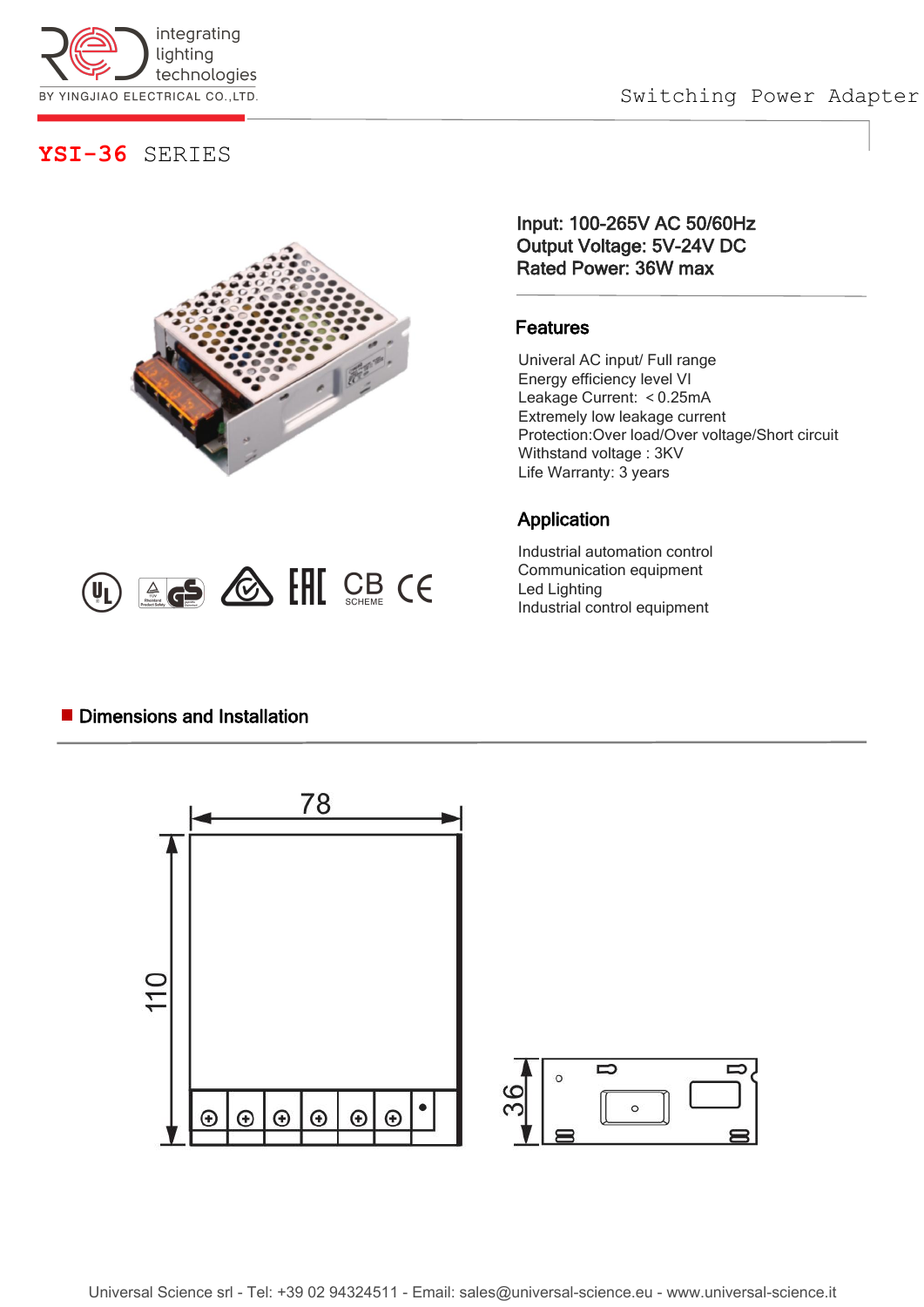

# **YSI-36** SERIES

| MODEL DETAIL SPEC.       |                              | YSI-0504000                                                                                                              | YSI-1203000 | YSI-2401500 |
|--------------------------|------------------------------|--------------------------------------------------------------------------------------------------------------------------|-------------|-------------|
| <b>INPUT</b>             | Input Voltage:               | 85-265VAC                                                                                                                |             |             |
|                          | Input Frequency:             | 50/60Hz                                                                                                                  |             |             |
|                          | Inrush Current:              | 60 Amps max. at 240VAC/50Hz, full load                                                                                   |             |             |
|                          | <b>AC Current:</b>           | 0.2A/115VAC 0.21A/230VAC                                                                                                 |             |             |
|                          | Leakage Current:             | $< 0.25$ mA/240VAC                                                                                                       |             |             |
|                          | Efficiency:                  | 78%                                                                                                                      | 80%         | 82%         |
| <b>OUTPUT</b>            | DC Voltage:                  | 5V                                                                                                                       | <b>12V</b>  | <b>24V</b>  |
|                          | Rated Current:               | 4A                                                                                                                       | 3A          | 1.5A        |
|                          | Rated Power:                 | <b>20W</b>                                                                                                               | 36W         | 36W         |
|                          | Voltage Tolerance:           | ±5.0%                                                                                                                    | ±5.0%       | ±5.0%       |
|                          | Ripple and Noise:            | 75mVp-p                                                                                                                  | 120mVp-p    | 200mVp-p    |
|                          | Line Regulation:             | ±3%                                                                                                                      |             |             |
|                          | Load Regulation:             | $\pm 5\%$                                                                                                                | ±5%         | $\pm 5\%$   |
|                          | Setup, Rise, Hold Up time:   | 500ms, 30ms/120ms 230VAC 1000ms, 30ms/25ms 115VAC at full load                                                           |             |             |
| <b>ENVIRONMENT</b><br>AL | Operating Temperature:       | $-20 \sim +60$ (Refer to "Derating Curve")                                                                               |             |             |
|                          | Storage Temp:                | $-40^{\circ}$ C ~ 85 $^{\circ}$ C                                                                                        |             |             |
|                          | Storage Humidity:            | $10 - 95%$ RH                                                                                                            |             |             |
|                          | <b>Working Humidity:</b>     | $20 \sim 95\%$ RH non-condensing                                                                                         |             |             |
| <b>PROTECTION</b>        | Over Load:                   | Above 105% rated output power                                                                                            |             |             |
|                          |                              | Protection type: Hiccup mode, recovers automatically after fault condition is removed                                    |             |             |
|                          | Over Voltage:                | 5V:5.75~ 6.75V 12V:13.8 ~ 16.2V 15V:17.25 ~ 20.25V 24V:27.6 ~ 32.4V                                                      |             |             |
|                          |                              | Protection type: Shut down o/p voltage, re-power on to recover                                                           |             |             |
|                          | Over Temperature:            | Shut down o/p voltage, re-power on to recover                                                                            |             |             |
| SAFETY &<br><b>EMC</b>   | Safety Regulations:          | UL508, TUV BS EN/EN62368-1, EAC TP TC 004, BSMI CNS14336-1, AS/NZS 62368.1 approved                                      |             |             |
|                          | Withstand Voltage:           | I/P-O/P:3KV AC<br>I/P-FG:2KV AC<br>O/P-FG:0.5KV AC                                                                       |             |             |
|                          | <b>Isolation Resistance:</b> | I/P-O/P, I/P-FG, O/P-FG:100M Ohms / 500VDC / 25°C/ 70% RH                                                                |             |             |
|                          | <b>EMC Emission:</b>         | Compliance to BS EN/EN55032 (CISPR32), BS EN/EN61204-3 Class B, BS EN/EN61000-3-2,-3, EAC<br>TP TC 020, CNS13438 Class B |             |             |
|                          | EMC Immunity:                | EN/EN61000-4-2,3,4,5,6,8,11                                                                                              |             |             |
| <b>OTHER</b>             | MTBF:                        | 500Khrs min. MIL-HDBK-217F(25°C)                                                                                         |             |             |
|                          | Size:                        | 110*78*36mm                                                                                                              |             |             |
|                          | Weight:                      | 213g / pcs                                                                                                               |             |             |
|                          | Packaging:                   | 50PCS/CTN                                                                                                                |             |             |
|                          |                              |                                                                                                                          |             |             |

Universal Science srl - Tel: +39 02 94324511 - Email: sales@universal-science.eu - www.universal-science.it